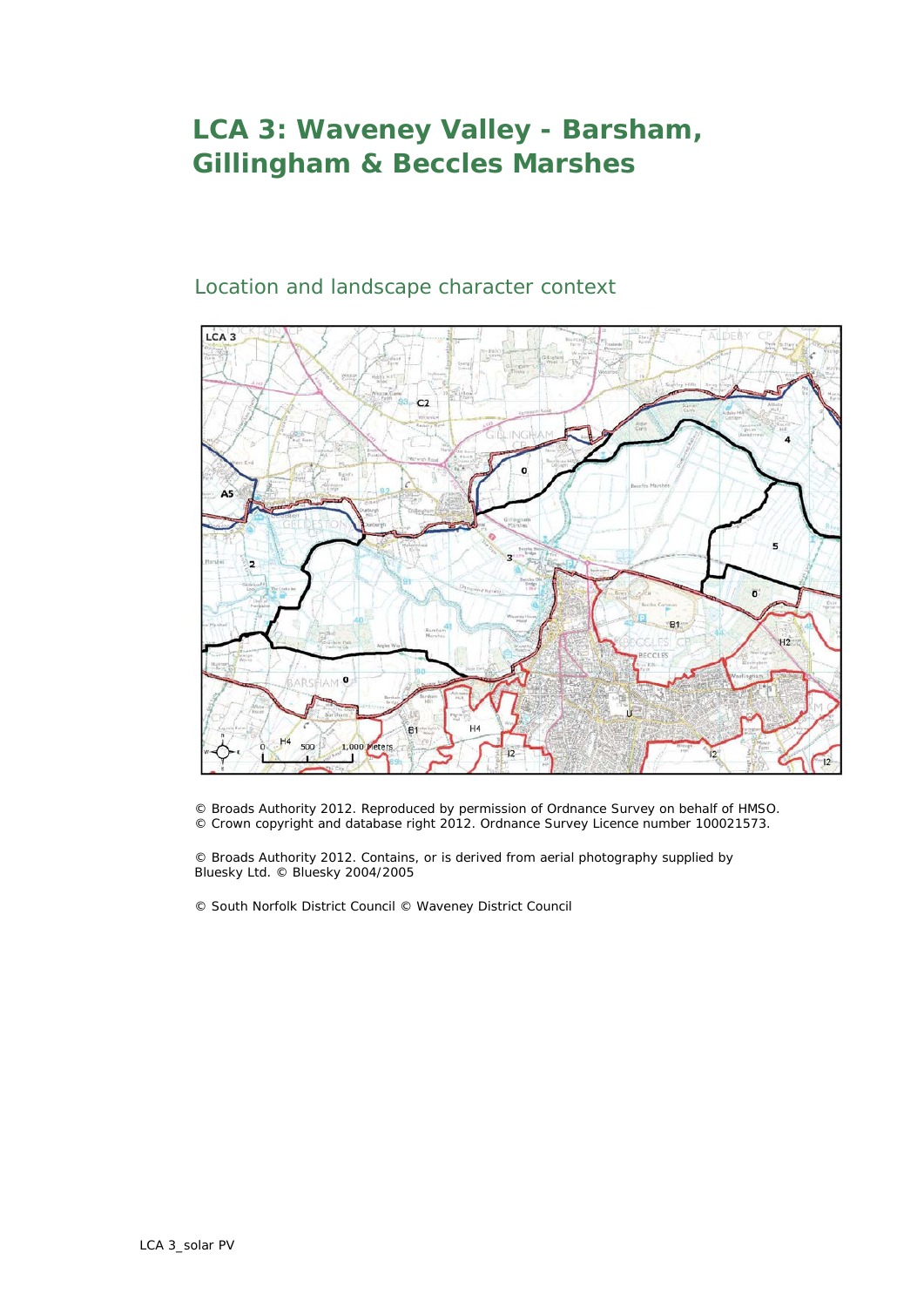## **Criteria Lower sensitivity Higher sensitivity 1.Scenic and special qualities** Special qualities sensitive to solar PV in this area relate mainly to aesthetic and perceptual character - the traditional vernacular valley town core at Beccles with associated prominent medieval stone built church tower, which would be sensitive in terms of materials to solar PV development. Also sensitive are the sense of tranquillity to the wider river valley floodplain and associated meandering course of the River Waveney and wetland habitat network, and the sense of space which would be vulnerable to solar PV development footprints. **2.Sense of openness / enclosure** Areas of open floodplain in this character area would be sensitive to solar PV, due to impact of development footprint on this sense of openness. Areas where a more intimate character persists, with containment created by valley floor vegetation including pollard willows, and by valley topography, woodlands to the southern area boundary and the ridges in adjacent character areas beyond the Executive Area, would have a lower sensitivity. This is due to the potential of such landscape frameworks to assimilate solar PV, as smaller scale solar PV could potentially fit within such frameworks. Taking the above into account sensitivity to solar PV is moderate. **3.Landscape and land cover pattern and scale**  A mosaic landscape due to the interplay of grazing pasture, river and riparian habitat, flood meadow and historic valley settlements, in addition to small areas of carr woodland and orchards. The landscape contains a number of small scale references such as the landscape pattern near the settlements and the quayside at Beccles, together with the varied pattern of landscapes associated with the flood meadows. Such features would be vulnerable to solar PV development footprints. However, larger scale elements and erosions of the landscape pattern which create intrusions in character, such as pylons, reduce sensitivity to moderate-high. **4.Perception and experience of the landscape** Areas of tranquil landscape within the valley floor such as flood meadows would be sensitive to solar PV due to their potential effect on cohesion of perceptual landscape character. Settlements are mostly of contained, compact and historic character. However intrusions such as the A146 corridor within the area, reduce landscape sensitivity, as do settlement edge influences – moderate-high sensitivity to solar PV in perceptual terms. **5.Historic landscape character**  A number of elements with this area would be sensitive to solar PV e.g. areas of fragmented dole patterns and traditional vernacular settlement such as historic valley towns. This is due to the effect that solar PV would potentially have on the cohesion and perception of such historic elements. Much of the landscape of this area is also defined by boundary loss which reduces historic landscape sensitivity, as do areas where more modern settlement fringe influences persist. Taking all of the above into account, sensitivity of historic landscape character to solar PV is moderate. **6.Visual sensitivities and intervisibility** This area has intervisibility with a small part of the Waveney River Valley outside the Broads Authority Executive Area, and associated tributary valley farmlands which form the valley slopes (Waveney LCA H4: Mid Waveney Tributary Farmland), although a degree of visual filtering is provided by the woodland blocks on the southern boundary of the character area. Similarly the area is intervisible with the valley crests in South Norfolk District character area C2 Thurlton Tributary Farmland, with a more open visual character in this direction. The valley crests are therefore visually prominent and important. In places, views are filtered by the presence of

## *Landscape Sensitivity Assessment for Solar PV Development*